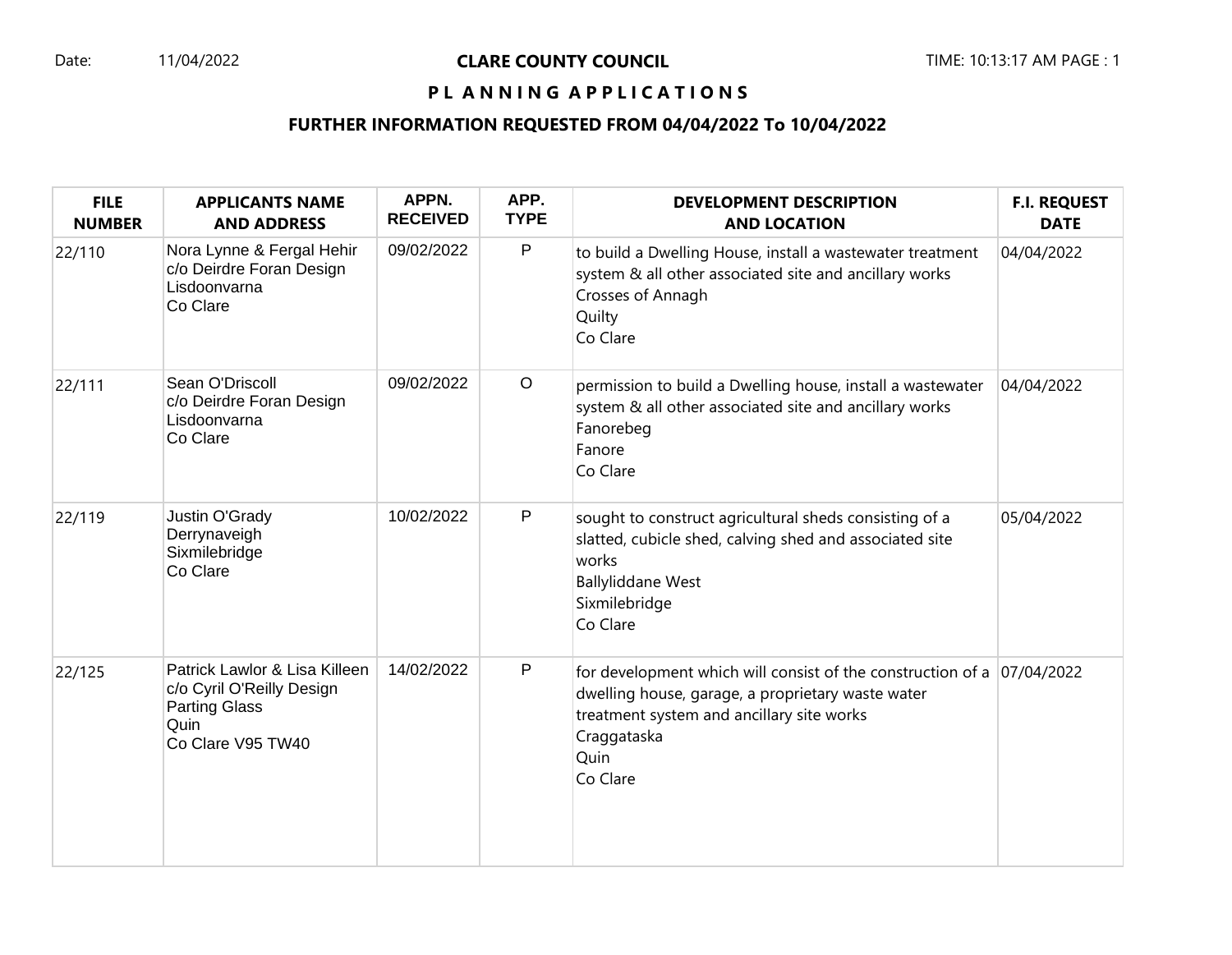## PL ANNING APPLICATIONS

# **FURTHER INFORMATION REQUESTED FROM 04/04/2022 To 10/04/2022**

| 22/129 | <b>Beltra Forestry Ltd</b><br>c/o John Shannon<br><b>McKenna Consulting</b><br>Engineers<br>Miltown Malbay<br>Co Clare | 15/02/2022 | P            | to upgrade / improve existing access road for the purposes 07/04/2022<br>of extracting timber<br>Cloughaun More Td<br>Miltown Malbay<br>Co Clare                                                                                                                                                                                                                                            |            |
|--------|------------------------------------------------------------------------------------------------------------------------|------------|--------------|---------------------------------------------------------------------------------------------------------------------------------------------------------------------------------------------------------------------------------------------------------------------------------------------------------------------------------------------------------------------------------------------|------------|
| 22/133 | Rachel & John Dillon<br>c/o Deirdre Foran Design<br>Lisdoonvarna<br>Co Clare                                           | 16/02/2022 | $\mathsf{R}$ | of the existing entrance to the east of their property, and<br>for PERMISSION to: Alter/improve the existing entrance, to<br>include a new field entrance adjacent to it and to build up<br>the existing entrance to the west of their property and all<br>associated site and ancillary works<br>Kilmacduane East,<br>Cooraclare<br>Co Clare V15 X438                                      | 07/04/2022 |
| 22/130 | Paul & Barbara Mackessey<br>c/o Mike Lyons<br>14 Bellewood<br><b>Ballyneety</b><br>Co Limerick                         | 15/02/2022 | P            | for the demolition of existing substandard dwelling house<br>(V94 C9X9) and outbuilding, improvement of existing<br>vehicular entrance, the construction of a replacement<br>dwelling house, domestic garage, installation of an onsite<br>waste water development system with polishing filter<br>together with all associated site works<br>Coollisteige<br>Clonlara<br>Co Clare V94 C9X9 | 08/04/2022 |

#### **\*\*\* CONTROL REPORT \*\*\***

Approval : 0

Extension of Duration : 0